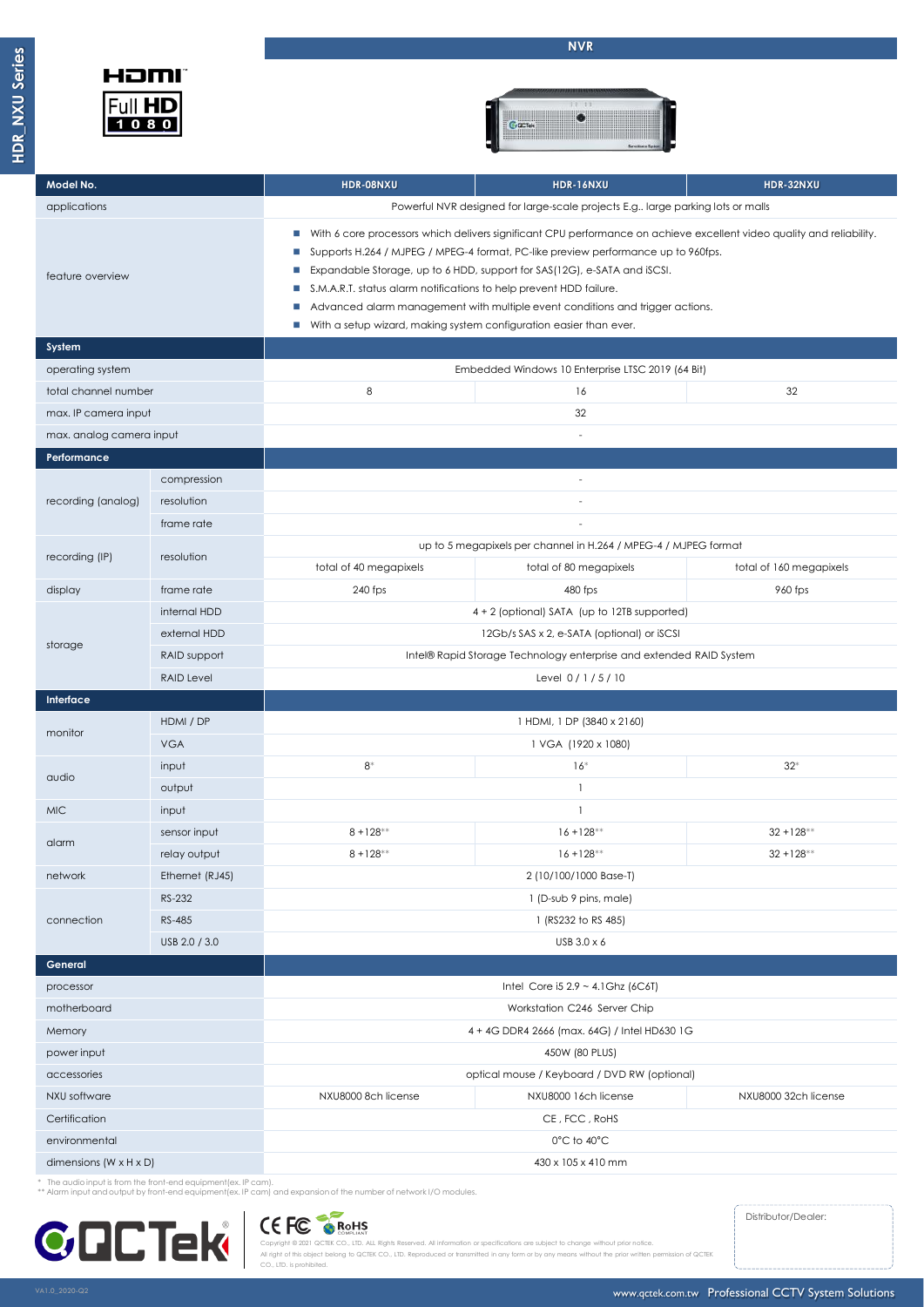## HOMI Full HD<br>1080

**NVR**



| Model No.                          |                 | <b>SR-1608NXU</b><br><b>SR-3208NXU</b>                                                                                                                                                                                                                                                                                                                                                                                                                                                                                            |                         |  |  |
|------------------------------------|-----------------|-----------------------------------------------------------------------------------------------------------------------------------------------------------------------------------------------------------------------------------------------------------------------------------------------------------------------------------------------------------------------------------------------------------------------------------------------------------------------------------------------------------------------------------|-------------------------|--|--|
| applications                       |                 | Powerful NVR designed for large-scale projects E.g large parking lots or malls                                                                                                                                                                                                                                                                                                                                                                                                                                                    |                         |  |  |
| feature overview                   |                 | With 8 core processors which delivers significant CPU performance on achieve excellent video quality and reliability.<br><b>COL</b><br>Supports H.264 / MJPEG / MPEG-4 format, PC-like preview performance up to 960fps.<br>Expandable Storage, up to 8 HDD, support for SAS(12G), e-SATA and iSCSI.<br>S.M.A.R.T. status alarm notifications to help prevent HDD failure.<br>Advanced alarm management with multiple event conditions and trigger actions.<br>With a setup wizard, making system configuration easier than ever. |                         |  |  |
| System                             |                 |                                                                                                                                                                                                                                                                                                                                                                                                                                                                                                                                   |                         |  |  |
| operating system                   |                 | Embedded Windows 10 Enterprise LTSC 2019 (64 Bit)                                                                                                                                                                                                                                                                                                                                                                                                                                                                                 |                         |  |  |
| total channel number               |                 | 16                                                                                                                                                                                                                                                                                                                                                                                                                                                                                                                                | 32                      |  |  |
| max. IP camera input               |                 | 32                                                                                                                                                                                                                                                                                                                                                                                                                                                                                                                                |                         |  |  |
| max. analog camera input           |                 | $\sim$                                                                                                                                                                                                                                                                                                                                                                                                                                                                                                                            |                         |  |  |
| Performance                        |                 |                                                                                                                                                                                                                                                                                                                                                                                                                                                                                                                                   |                         |  |  |
| recording (analog)                 | compression     | $\sim$                                                                                                                                                                                                                                                                                                                                                                                                                                                                                                                            |                         |  |  |
|                                    | resolution      | $\sim$                                                                                                                                                                                                                                                                                                                                                                                                                                                                                                                            |                         |  |  |
|                                    | frame rate      |                                                                                                                                                                                                                                                                                                                                                                                                                                                                                                                                   |                         |  |  |
| recording (IP)                     | resolution      | up to 5 megapixels per channel in H.264 / MPEG-4 / MJPEG format                                                                                                                                                                                                                                                                                                                                                                                                                                                                   |                         |  |  |
|                                    |                 | total of 80 megapixels                                                                                                                                                                                                                                                                                                                                                                                                                                                                                                            | total of 160 megapixels |  |  |
| display                            | frame rate      | 480 fps                                                                                                                                                                                                                                                                                                                                                                                                                                                                                                                           | 960 fps                 |  |  |
|                                    | internal HDD    | 8 SATA/SAS removable HDD trays (up to 14TB supported)                                                                                                                                                                                                                                                                                                                                                                                                                                                                             |                         |  |  |
| storage                            | external HDD    | 12Gb/s SAS x 2, e-SATA (optional) or iSCSI                                                                                                                                                                                                                                                                                                                                                                                                                                                                                        |                         |  |  |
|                                    | RAID support    | ARC-1224-8i                                                                                                                                                                                                                                                                                                                                                                                                                                                                                                                       |                         |  |  |
| <b>RAID Level</b>                  |                 | Level 0, 1, 1E, 3, 5, 6, 10, 30, 50, 60, Single Disk, and JBOD                                                                                                                                                                                                                                                                                                                                                                                                                                                                    |                         |  |  |
| Interface                          |                 |                                                                                                                                                                                                                                                                                                                                                                                                                                                                                                                                   |                         |  |  |
| monitor                            | HDMI / DP       | 1 HDMI, 1 DP (3840 x 2160)                                                                                                                                                                                                                                                                                                                                                                                                                                                                                                        |                         |  |  |
|                                    | <b>VGA</b>      | 1 VGA (1920 x 1080)                                                                                                                                                                                                                                                                                                                                                                                                                                                                                                               |                         |  |  |
| audio                              | input           | $16*$                                                                                                                                                                                                                                                                                                                                                                                                                                                                                                                             | $32*$                   |  |  |
|                                    | output          | $\mathbf{1}$                                                                                                                                                                                                                                                                                                                                                                                                                                                                                                                      |                         |  |  |
| <b>MIC</b>                         | input           | $\mathbf{1}$                                                                                                                                                                                                                                                                                                                                                                                                                                                                                                                      |                         |  |  |
| alarm                              | sensor input    | $16 + 128$ **                                                                                                                                                                                                                                                                                                                                                                                                                                                                                                                     | $32 + 128$ **           |  |  |
|                                    | relay output    | $16 + 128**$                                                                                                                                                                                                                                                                                                                                                                                                                                                                                                                      | $32 + 128$ **           |  |  |
| network                            | Ethernet (RJ45) | 2 (10/100/1000 Base-T)                                                                                                                                                                                                                                                                                                                                                                                                                                                                                                            |                         |  |  |
|                                    | RS-232          | 1 (D-sub 9 pins, male)                                                                                                                                                                                                                                                                                                                                                                                                                                                                                                            |                         |  |  |
| connection                         | RS-485          | 1 (RS232 to RS 485)                                                                                                                                                                                                                                                                                                                                                                                                                                                                                                               |                         |  |  |
|                                    | USB 2.0 / 3.0   | USB 2.0 x 2 / USB 3.0 x 4                                                                                                                                                                                                                                                                                                                                                                                                                                                                                                         |                         |  |  |
| General                            |                 |                                                                                                                                                                                                                                                                                                                                                                                                                                                                                                                                   |                         |  |  |
| processor                          |                 | Intel Core i7 $3.0 \sim 4.7$ Ghz (8C8T)                                                                                                                                                                                                                                                                                                                                                                                                                                                                                           |                         |  |  |
| motherboard                        |                 | Workstation C246 Server Chip                                                                                                                                                                                                                                                                                                                                                                                                                                                                                                      |                         |  |  |
| Memory                             |                 | 4 + 4G DDR4 2666 (max. 64G) / Intel HD630 1G                                                                                                                                                                                                                                                                                                                                                                                                                                                                                      |                         |  |  |
| power input                        |                 | 550W + 550W Redundant (80 PLUS)<br>920W + 920W Redundant (80 PLUS)                                                                                                                                                                                                                                                                                                                                                                                                                                                                |                         |  |  |
| accessories                        |                 | optical mouse / Keyboard / Rackmount Kit / DVD RW (optional)                                                                                                                                                                                                                                                                                                                                                                                                                                                                      |                         |  |  |
| NXU software                       |                 | NXU8000 16ch license<br>NXU8000 32ch license                                                                                                                                                                                                                                                                                                                                                                                                                                                                                      |                         |  |  |
| Certification                      |                 | CE, FCC, RoHS                                                                                                                                                                                                                                                                                                                                                                                                                                                                                                                     |                         |  |  |
| environmental                      |                 | 0°C to 40°C                                                                                                                                                                                                                                                                                                                                                                                                                                                                                                                       |                         |  |  |
| dimensions $(W \times H \times D)$ |                 | 437 x 89 x 534 mm                                                                                                                                                                                                                                                                                                                                                                                                                                                                                                                 |                         |  |  |

\* The audio input is from the front-end equipment(ex. IP cam). \*\* Alarm input and output by front-end equipment(ex. IP cam) and expansion of the number of network I/O modules.



Distributor/Dealer:

Copyright @ 2021 QCTEK CO., LTD. ALL Rights Reserved. All information or specifications are subject to change without prior notice.<br>All right of this object belong to QCTEK CO., LTD. Reproduced or transmitted in any form o

www.qctek.com.tw Professional CCTV System Solutions